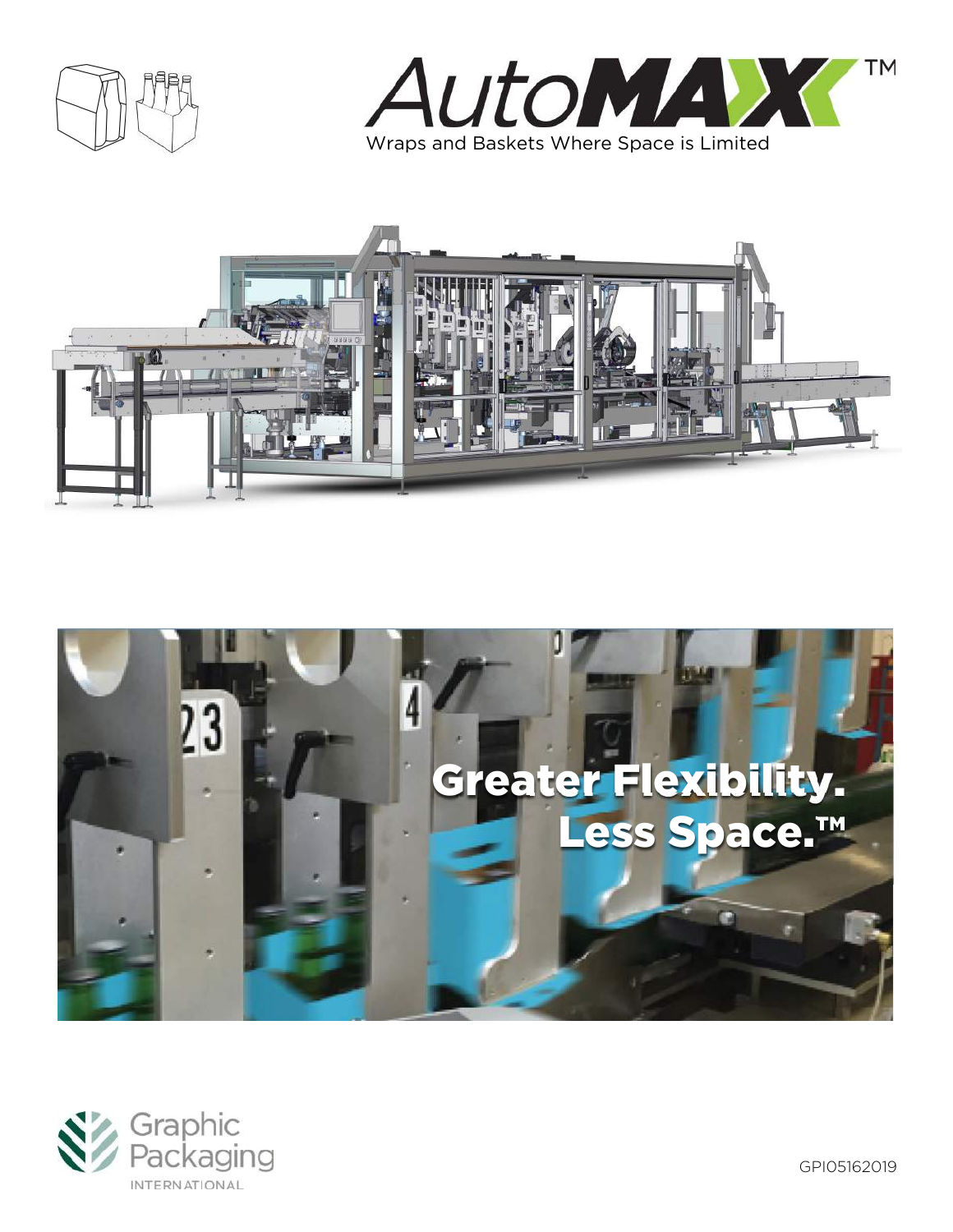

A high speed, compact system capable of producing both wraps and baskets in a variety of styles. Developed from a combination of two proven GPI product lines, the Marksman™X5 Wrap System and the AutoFlex™ 1500HS Basket System, the AutoMaxx<sup>™</sup> offers the ability to package a wider range of glass and PET bottle sizes and shapes in different formats.





WRAP FORMATS

**WRAP FORMATS** 

Graphic Packaging International 1500 Riveredge Parkway NW, #100 Atlanta, GA 30328 +1 (770) 240-7200

Please visit our website at graphicpkg.com for more information. © Copyright 2019, Graphic Packaging International. All rights reserved.

BASKET FORMATS

BASKET FORMATS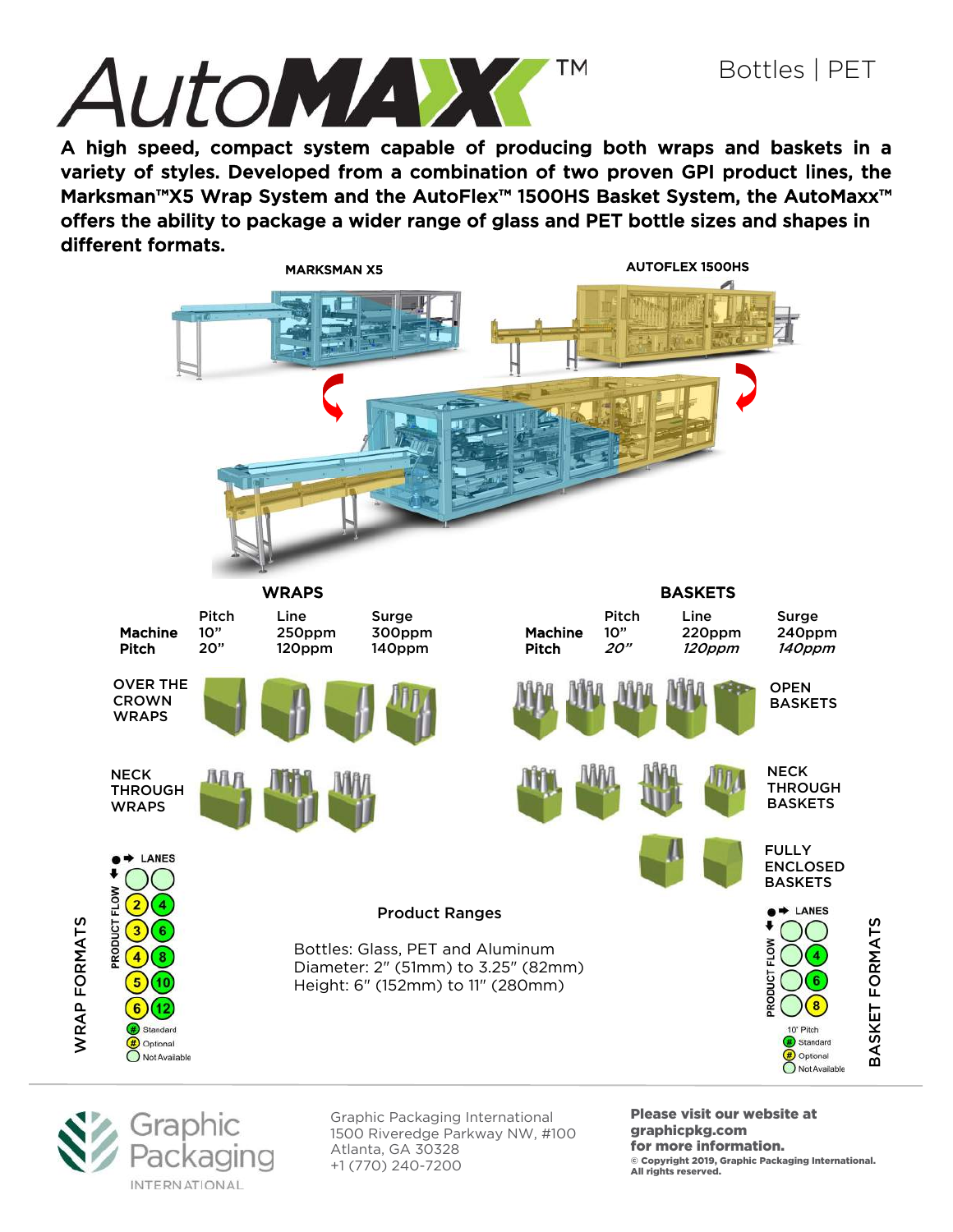# Machinery Highlights

The AutoMaxx™ is a fully servo driven machine split into 3 zones; the common product zone, the wrap zone, and the basket zone. When either the wrap or basket zone is running, the other pack zone is parked.

### Machine Features (Standard)

- Corrosion resistant components heavy duty welded tubular painted steel frame
- Full height, clear sliding guard doors providing easy walk-in access to the machine for change over and maintenance
- 10ft (3m) laned product infeed conveyor
- Starwheels and planetary selector
- 18ft (5.5m) low level basket magazine 1,600 basket capacity
- 10ft (3m) wrap magazine 5,500 wrap capacity
- Vertical basket chutes with bottom lug basket feed system
- Segment wheel feeder for wraps
- Basket repitching system to achieve high pack throughput at reduced speeds
- GPI standard lock
- IQ Tablet with changeover checklist with videos and complete parts manual
- Automatic Prime and clean out features
- Venturi vacuum generator
- Integrated turn/divide/reject system
- Automatic oil system with low level alarm

### Machine Features (Optional)

- Lock inspection w/wo pack reject
- Low-level wrap feeder (LLF) for ergonomic magazine loading
- Dynamic handler pusher
- Tab locker
- Automatic basket decaser option

#### Specifications

- Standard machine elevation: 40" +/- 2" (1020 mm +/- 50 mm)
- Approximate machine weight: 36,000 lbs (16,500 kg)
- Air requirements: 80psi - 30CFM (6 bar - 51 m3/H)
- Electrical: 400/460 VAC, 50/60 Hz
- Main drive motors: Servo

| <b>AMX Changeover Estimator</b>                       | Approx<br>change<br>over time | Any<br>Change | Dia<br>Change | Format<br>Change<br>Same<br>Pitch | Tab<br>Locker | Full to<br>Split<br>Pitch<br>Change | Wrap<br>Τо<br><b>Basket</b> | NT to<br>OTC.<br>Wrap |
|-------------------------------------------------------|-------------------------------|---------------|---------------|-----------------------------------|---------------|-------------------------------------|-----------------------------|-----------------------|
| Pack change, same diameter, format only               | 15                            | 15            |               |                                   |               |                                     |                             |                       |
| Wrap to wrap dia change                               | 60                            | 15            | 45            |                                   |               |                                     |                             |                       |
| Wrap to wrap dia and format change                    | 80                            | 15            | 45            | 20                                |               |                                     |                             |                       |
| Wrap to wrap dia and format and pitch                 | 120                           | 15            | 45            | 20                                |               | 40                                  |                             |                       |
| Wrap to wrap dia and format and add remove tab locker | 100                           | 15            | 45            | 20                                | 20            |                                     |                             |                       |
| Wrap to wrap dia and format and NT to OTC change      | 125                           | 15            | 45            | 20                                | 20            |                                     |                             | 25                    |
| Basket to basket dia change                           | 53                            | 15            | 38            |                                   |               |                                     |                             |                       |
| Basket to basket dia and format change                | 66                            | 15            | 38            | 13                                |               |                                     |                             |                       |
| Wrap to Basket                                        | 75                            | 15            |               |                                   |               |                                     | 60                          |                       |





Graphic Packaging International 1500 Riveredge Parkway NW, #100 Atlanta, GA 30328 +1 (770) 240-7200

Please visit our website at graphicpkg.com for more information. © Copyright 2019, Graphic Packaging International. All rights reserved.